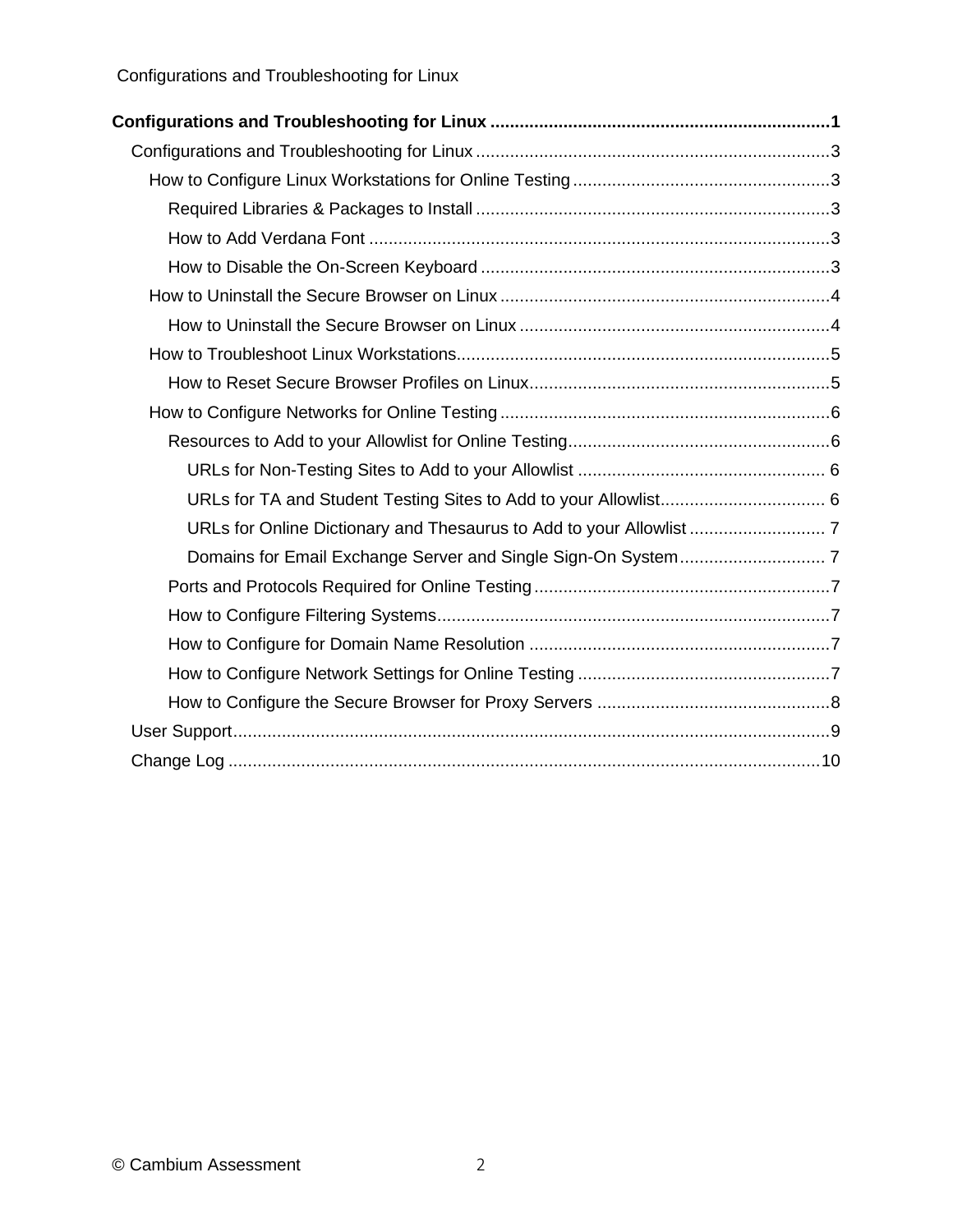<span id="page-2-0"></span>This document contains configurations and troubleshooting for your network and Linux workstations.

### <span id="page-2-1"></span>**How to Configure Linux Workstations for Online Testing**

This section contains additional configurations for Linux.

#### <span id="page-2-2"></span>**Required Libraries & Packages to Install**

The following libraries and packages are required to be installed on all Linux workstations:

- GTK+ 3.14 or higher
- X.Org 1.0 or higher (1.7+ recommended)
- libstdc++ 4.8.1 or higher
- glibc 2.17 or higher

The following libraries and packages are recommended to be installed on all Linux workstations:

- NetworkManager 0.7 or higher
- DBus 1.0 or higher
- GNOME 2.16 or higher
- PulseAudio

#### <span id="page-2-3"></span>**How to Add Verdana Font**

Some tests have content that requires the Verdana TrueType font. Therefore, ensure that Verdana is installed on Linux machines used for testing. The easiest way to do this is to install the Microsoft core fonts package for your distribution.

- Fedora—Follow the steps in the "How to Install" section of the following website: [http://corefonts.sourceforge.net/.](http://corefonts.sourceforge.net/)
- Ubuntu—In a terminal window, enter the following command to install the msttcorefonts package:

sudo apt-get install msttcorefonts

#### <span id="page-2-4"></span>**How to Disable the On-Screen Keyboard**

Fedora and Ubuntu feature an on-screen keyboard that should be disabled before online testing. This section describes how to disable the on-screen keyboard.

- **1.** Open **System Settings**.
- **2.** Select **Universal Access**.
- **3.** In the *Typing* section, toggle **Screen Keyboard** to **Off**.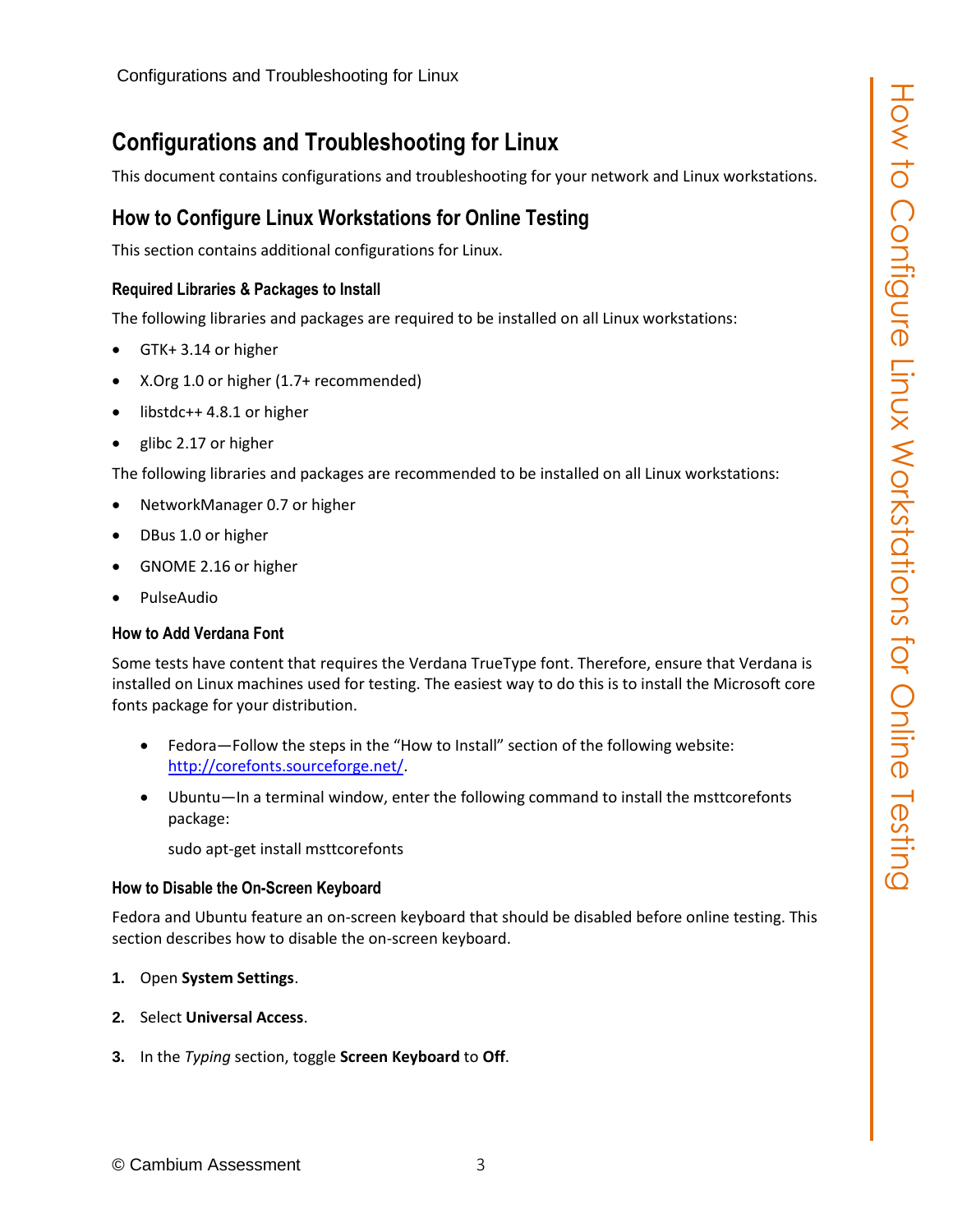### <span id="page-3-0"></span>**How to Uninstall the Secure Browser on Linux**

This section contains instructions to uninstall the Secure Browser for Linux.

#### <span id="page-3-1"></span>**How to Uninstall the Secure Browser on Linux**

To uninstall a Secure Browser, delete the folder from the installation directory.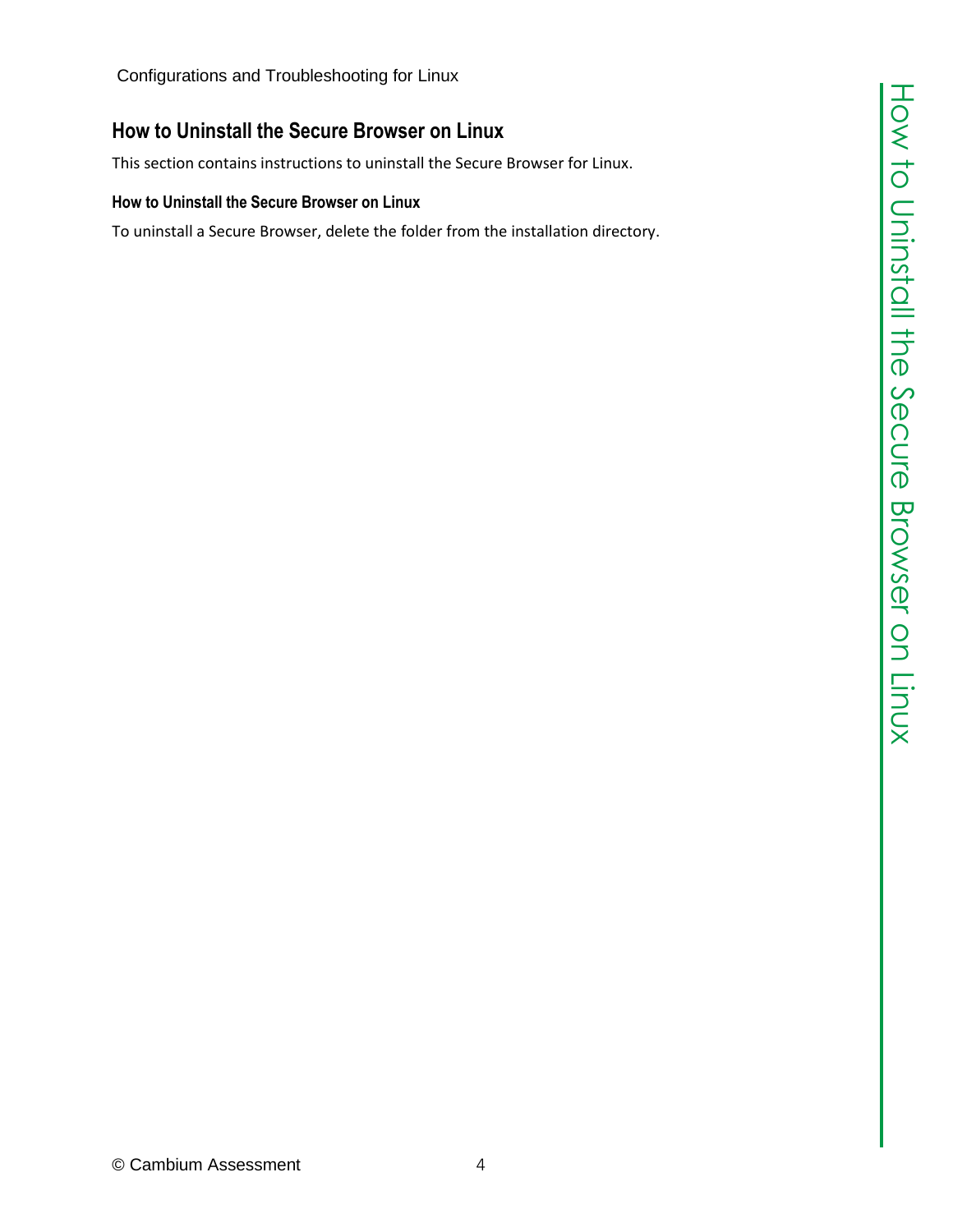#### <span id="page-4-0"></span>**How to Troubleshoot Linux Workstations**

This section contains troubleshooting tips for Linux.

#### <span id="page-4-1"></span>**How to Reset Secure Browser Profiles on Linux**

If the Help Desk advises you to reset the Secure Browser profile, use the instructions in this section.

- **1.** Log on as a superuser or as the user who installed the Secure Browser, and close any open Secure Browsers.
- **2.** Open a terminal, and delete the contents of the following directories:

/home/username/.cai

/home/username/.cache/cai

where username is the user account where the Secure Browser is installed. (Keep the directories, just delete their contents.)

**3.** Restart the Secure Browser.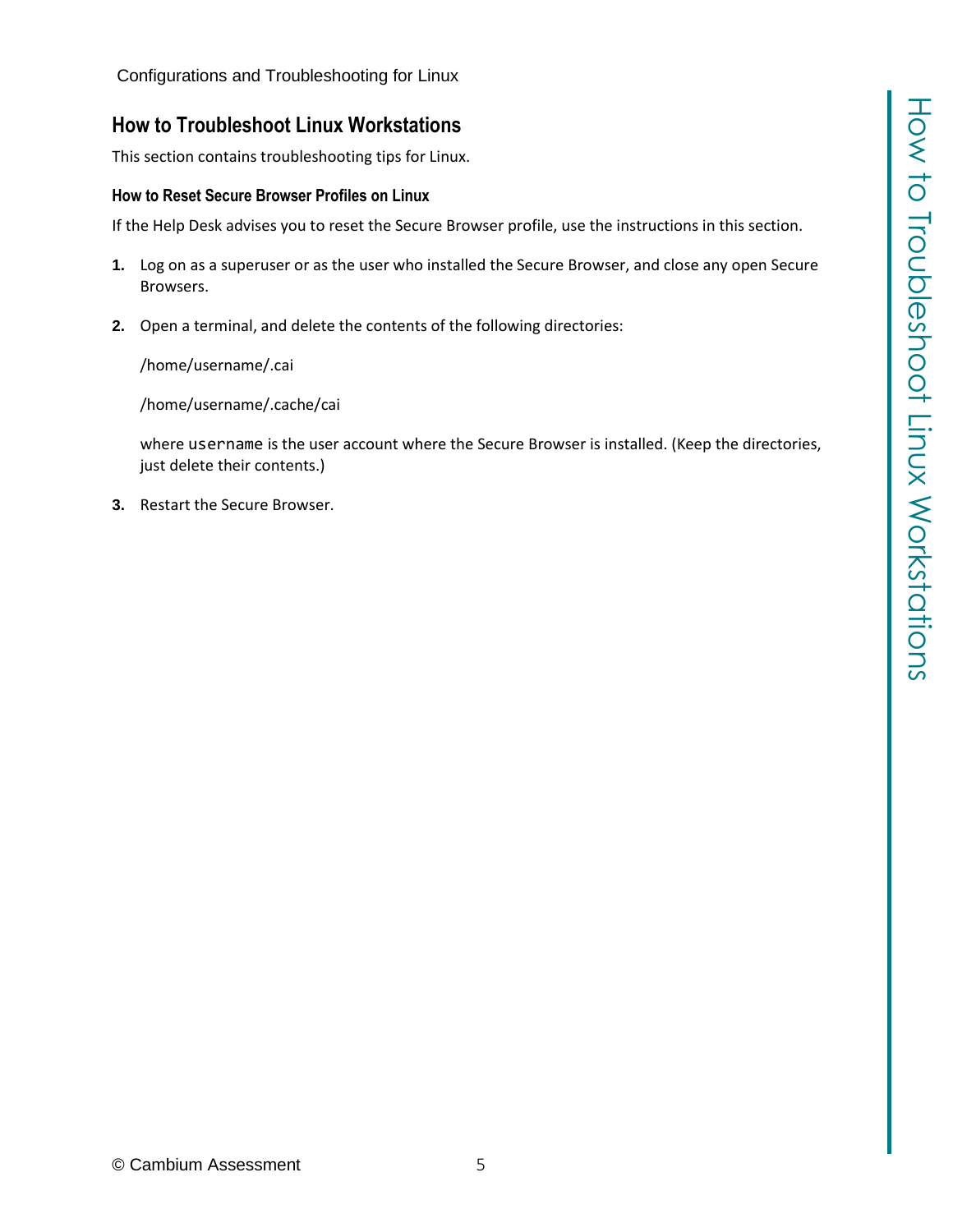#### <span id="page-5-0"></span>**How to Configure Networks for Online Testing**

This section contains additional configurations for your network.

#### <span id="page-5-1"></span>**Resources to Add to your Allowlist for Online Testing**

This section presents information about the URLs that CAI provides. Ensure your network's firewalls are open for these URLs. If your testing network includes devices that perform traffic shaping, packet prioritization, or Quality of Service, ensure these URLs have high priority.

#### <span id="page-5-2"></span>**URLs for Non-Testing Sites to Add to your Allowlist**

[Table](#page-5-4) 1 lists URLs for non-testing sites, such as Test Information Distribution Engine and Online Reporting System.

<span id="page-5-4"></span>

| <b>System</b>                                   | <b>URL</b>                                             |
|-------------------------------------------------|--------------------------------------------------------|
| Portal and Secure Browser installation<br>files | https://alohahsap.org                                  |
| Single Sign-On System                           | https://sso1.cambiumast.com/auth/realms/hawaii/account |
| <b>Test Information Distribution Engine</b>     | https://www.hitide.org                                 |
| <b>Reporting System</b>                         | https://hi.reporting.cambiumast.com/                   |

|  |  | Table 1. CAI URLs for Non-Testing Sites |
|--|--|-----------------------------------------|
|--|--|-----------------------------------------|

#### <span id="page-5-3"></span>**URLs for TA and Student Testing Sites to Add to your Allowlist**

Testing servers and satellites may be added or modified during the school year to ensure an optimal testing experience. As a result, CAI strongly encourages you to add these URLs to your allowlist at the root level. This requires using a wildcard. CAI strongly encourages using wildcards when adding these URLs to your allowlist, as servers may be added or removed from the field without notice.

#### Table 2. CAI URLs for Testing Sites

<span id="page-5-5"></span>

| <b>System</b>                         | <b>URL</b>                  |
|---------------------------------------|-----------------------------|
| TA and Student Testing Sites          | *.cambiumtds.com            |
| <b>Assessment Viewing Application</b> | * tds.cambiumtds.com        |
|                                       | *.cloud1.tds.cambiumtds.com |
|                                       | *.cloud2.tds.cambiumtds.com |
|                                       | *.cambiumast.com            |
|                                       | *.tds.cambiumast.com        |
|                                       | *.cloud1.tds.cambiumast.com |
|                                       | *.cloud2.tds.cambiumast.com |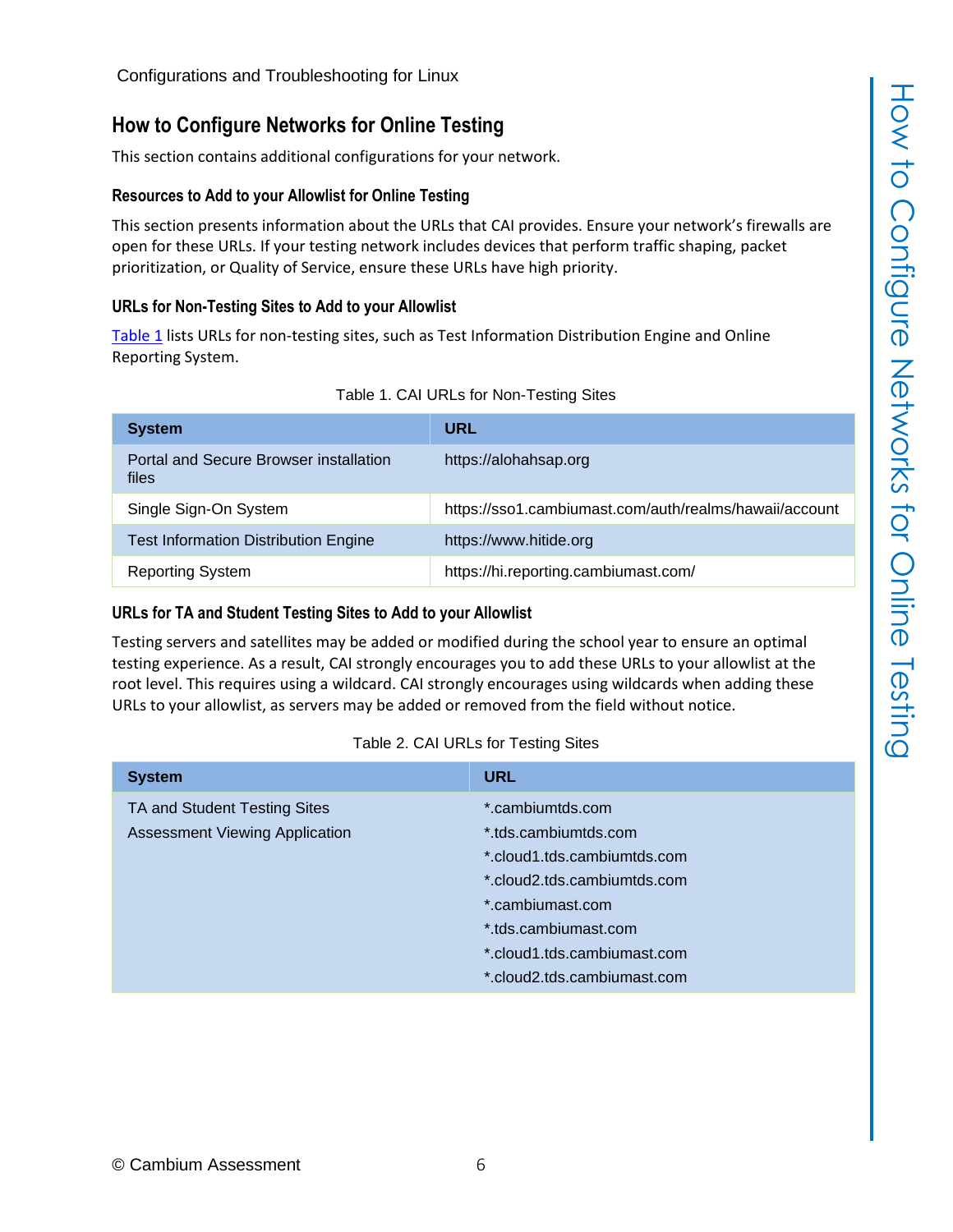#### <span id="page-6-0"></span>**URLs for Online Dictionary and Thesaurus to Add to your Allowlist**

Some online assessments contain an embedded dictionary and thesaurus provided by Merriam-Webster. The Merriam-Webster URLs listed in [Table](#page-6-6) 3 should be added to your allowlist to ensure that students can use them during testing.

#### Table 3. CAI URLs for Online Dictionaries and Thesauruses

<span id="page-6-6"></span>

| <b>Domain Name</b>        | <b>IP Address</b> |
|---------------------------|-------------------|
| media.merriam-webster.com | 64.124.231.250    |
| www.dictionaryapi.com     | 64 124 231 250    |

#### <span id="page-6-1"></span>**Domains for Email Exchange Server and Single Sign-On System**

CAI systems send emails for password resets and login codes for the single sign-on system from cambiumast.com and from cambiumassessment.com. Add both domains to your allowlist to ensure you receive these emails.

#### <span id="page-6-2"></span>**Ports and Protocols Required for Online Testing**

[Table](#page-6-7) 4 lists the ports and protocols used by the Test Delivery System. Ensure that all content filters, firewalls, and proxy servers are open accordingly.

#### Table 4. Ports and Protocols for Test Delivery System

<span id="page-6-7"></span>

| <b>Port/Protocol</b> | <b>Purpose</b>                 |
|----------------------|--------------------------------|
| 80/TCP               | HTTP (initial connection only) |
| 443/TCP              | HTTPS (secure connection)      |

#### <span id="page-6-3"></span>**How to Configure Filtering Systems**

If the school's filtering system has both internal and external filtering, the URLs for the testing sites (see [Table](#page-5-4) 1) must be added to your allowlist in both filters. Ensure your filtering system is not configured to perform packet inspection on traffic to CAI servers. Please see your vendor's documentation for specific instructions. Also, be sure to add these URLs to your allowlist in any multilayer filtering system (such as local and global layers). Ensure all items that handle traffic to \*.cambiumtds.com and

\*.tds.cambiumast.com have the entire certificate chain and are using the latest TLS 1.2 protocol.

#### <span id="page-6-4"></span>**How to Configure for Domain Name Resolution**

[Table](#page-5-4) 1 and [Table](#page-5-5) 2 list the domain names for CAI's testing and non-testing applications. Ensure the testing machines have access to a server that can resolve those names.

#### <span id="page-6-5"></span>**How to Configure Network Settings for Online Testing**

Local Area Network (LAN) settings on testing machines should be set to automatically detect network settings.

To set LAN settings to auto-detect on Linux machines:

#### **1.** Open **System Settings**.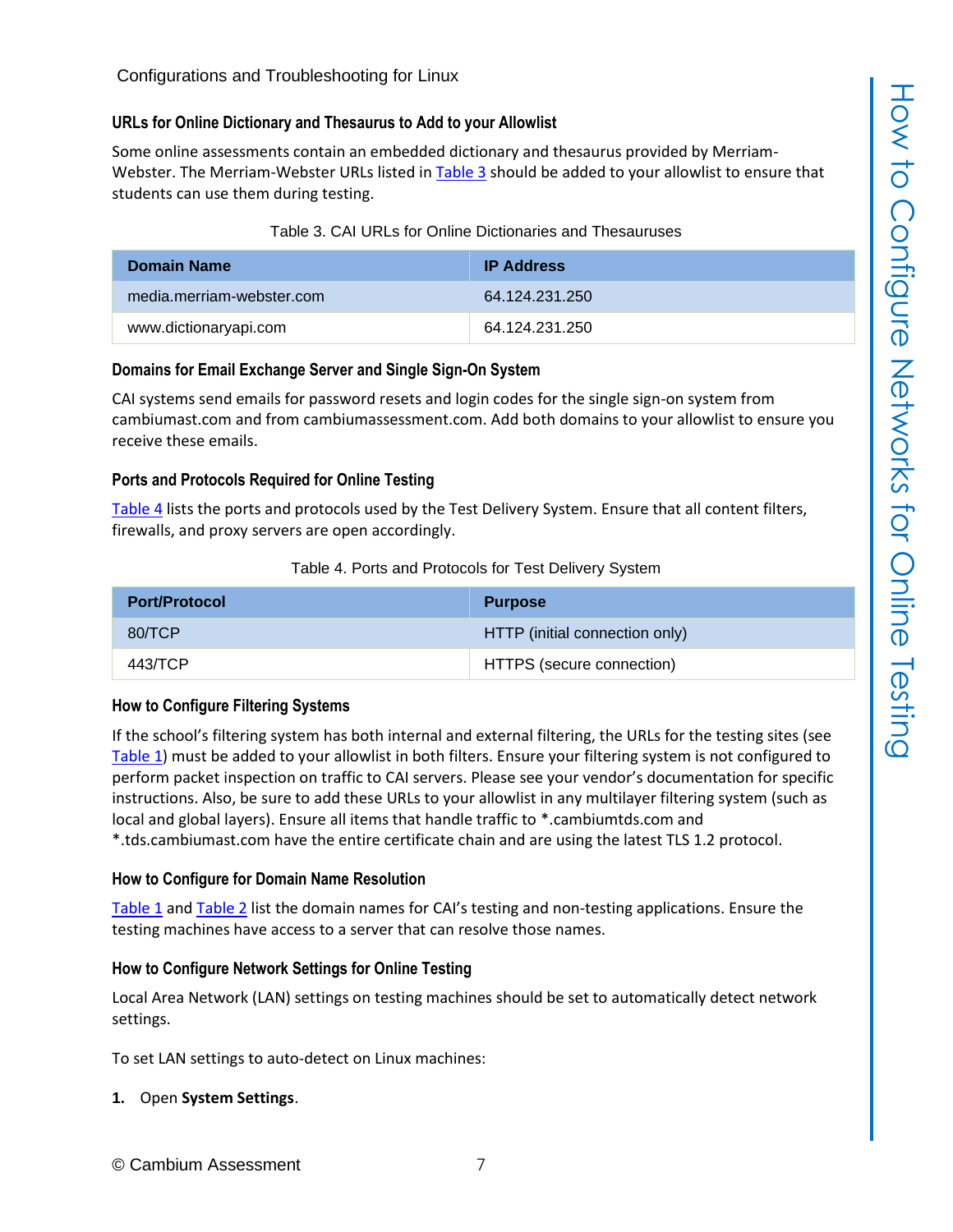- **2.** Open **Network**.
- **3.** Select **Network Proxy**.
- **4.** From the **Method** dropdown, select **None**.
- **5.** Close the **Network** window.

#### <span id="page-7-0"></span>**How to Configure the Secure Browser for Proxy Servers**

By default, the Secure Browser attempts to detect the settings for your network's web proxy server. However, users of web proxies should execute a proxy command once from the command prompt. This command does not need to be added to the Secure Browser shortcut[. Table](#page-7-1) 5 lists the form of the command for different settings and operating systems. To execute these commands from the command line, change to the directory containing the Secure Browser's executable file.

**Note: Domain names in commands** The commands in [Table](#page-7-1) 5 use the domain proxy.com. When configuring for a proxy server, use your actual proxy server hostname.

<span id="page-7-1"></span>

| <b>Description</b>                                                                                            | <b>System</b> | <b>Command</b>                                                                             |
|---------------------------------------------------------------------------------------------------------------|---------------|--------------------------------------------------------------------------------------------|
| Use the browser<br>without any proxy                                                                          | Linux         | ./HISecureBrowser.sh -proxy 0<br>https://hi.tds.cambiumast.com/student                     |
| Set the proxy for<br>HTTP requests only                                                                       | Linux         | ./HISecureBrowser.sh -proxy 1:http:proxy.com:8080<br>https://hi.tds.cambiumast.com/student |
| Set the proxy for all<br>protocols to mimic<br>the "Use this proxy<br>server for all<br>protocols" of Firefox | Linux         | ./HISecureBrowser.sh -proxy 1:*:proxy.com:8080<br>https://hi.tds.cambiumast.com/student    |
| Specify the URL of<br>the PAC file                                                                            | Linux         | ./HISecureBrowser.sh -proxy 2:proxy.com<br>https://hi.tds.cambiumast.com/student           |
| Auto-detect proxy<br>settings                                                                                 | Linux         | ./HISecureBrowser.sh -proxy 4<br>https://hi.tds.cambiumast.com/student                     |
| Use the system proxy<br>setting (default)                                                                     | Linux         | ./HISecureBrowser.sh -proxy 5<br>https://hi.tds.cambiumast.com/student                     |

#### Table 5. Specifying proxy settings using the command line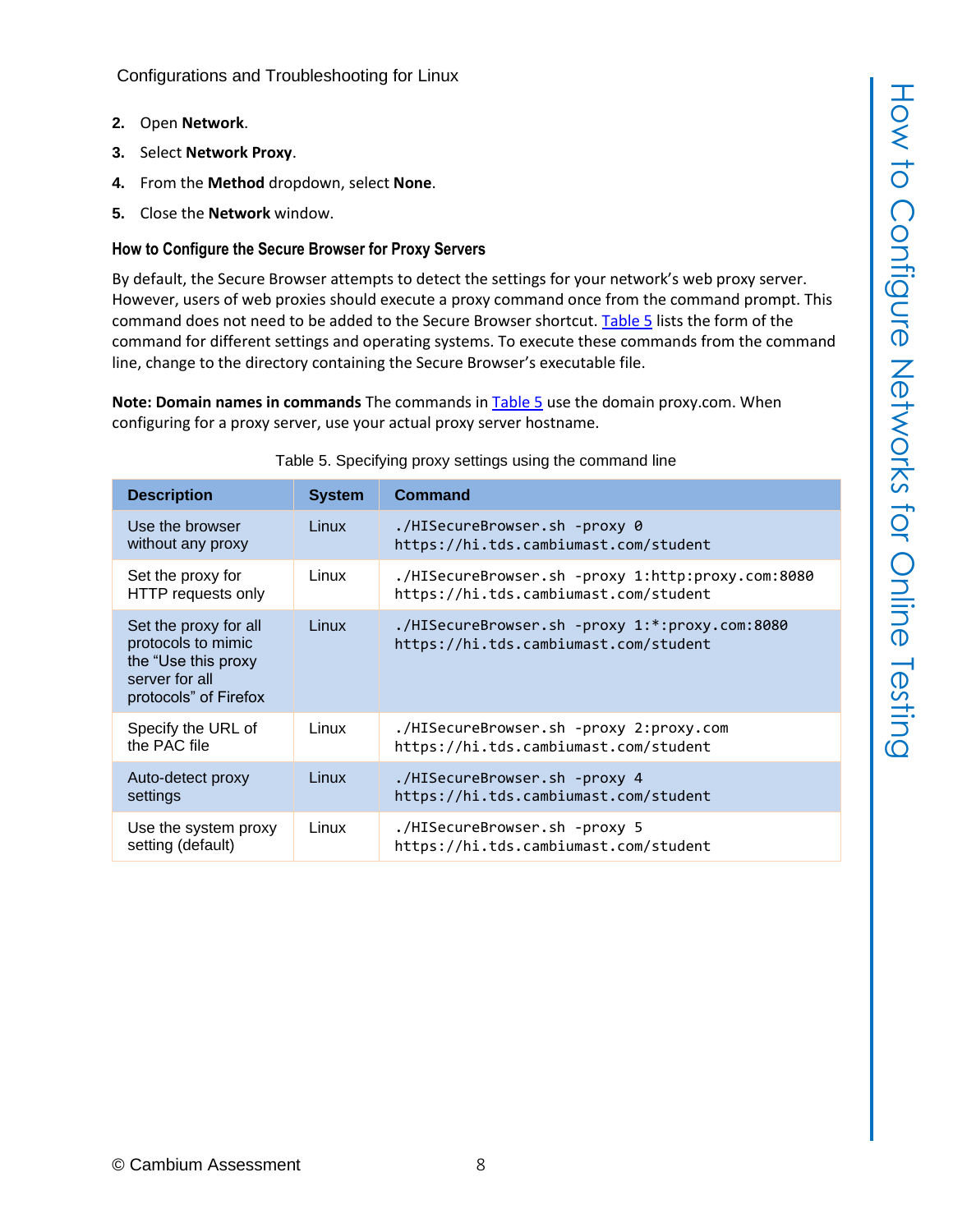# <span id="page-8-0"></span>**User Support**

If this document does not answer your questions, please contact the Hawaii Statewide Assessment Program Help Desk.

The Help Desk will be open Monday–Friday from 7:30 a.m. to 4:00 p.m. Hawaiian Standard Time (except holidays).

#### **Hawaii Statewide Assessment Program Help Desk**

Toll-Free Phone Support: 1-866-648-3712

Email Support: [hsaphelpdesk@cambiumassessment.com](mailto:hsaphelpdesk@cambiumassessment.com)

If you contact the Help Desk, you will be asked to provide as much detail as possible about the issues you encountered. You may choose to use the *Help Desk Intake Form*, available on the <https://alohahsap.org/> portal website in the **Resources >> Technology** section.

Include the following information:

- Test Administrator name and IT/network contact person and contact information
- SSIDs of affected students
- Results ID for the affected student tests
- Operating system and browser version information
- Any error messages and codes that appeared, if applicable
- Information about your network configuration:
	- o Secure Browser installation (to individual machines or network)
	- o Wired or wireless Internet network setup